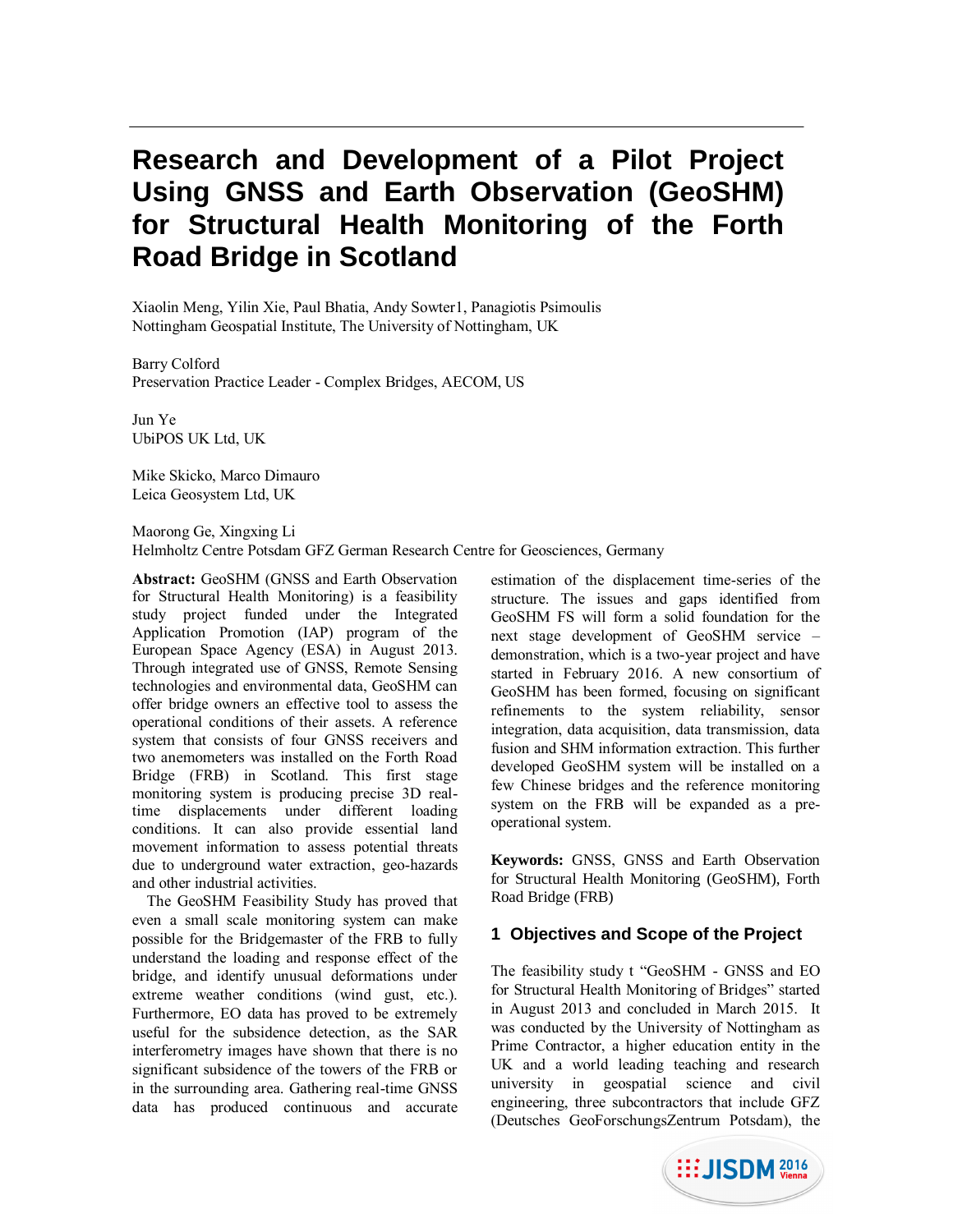German national research centre for geosciences, UbiPOS, an SME situated in Nottingham on ubiquitous positioning and navigation solutions, LEICA Geosystems, a world leading manufacturer of precision GNSS equipment, and the Forth Estuary Transport Authority (FETA) as end-user that operate and maintain the Forth Road Bridge (FRB, Figure 1).

The objective of this study has been to determine the technical feasibility and economic viability of a Structural Health Monitoring (SHM) service that integrates GNSS and Earth Observation technologies to offer an integrated solution for the maintenance of different types of bridge assets.

The GeoSHM consortium intends to develop and demonstrate a novel system to tackle the issues in structural deformation monitoring of long bridges and other key infrastructure, starting with engaging the stakeholders for a clear definition of user requirements and through establishment of a reference monitoring system on the Forth Road Bridge.



**Fig.1** The Forth Road Bridge in Scotland is over 50 years old and has a main span of 1006 metres long. This bridge is used as a test-best for GeoSHM project

## **2 Users & Stakeholders**

The most important stakeholder identified in this feasibility study has been FETA which is in charge of the operation and maintenance of the Forth Road Bridge. The University of Nottingham has built research collaboration with the Forth Road Bridge of more than 10 years. The FRB is a [suspension](http://en.wikipedia.org/wiki/Suspension_bridge)  [bridge](http://en.wikipedia.org/wiki/Suspension_bridge) in [East Central](http://en.wikipedia.org/wiki/Central_Belt) Scotland opened in 1964. Over the past 50 years, the single direction traffic increased from the designed 30,000 vehicles per

day to an average of 40,000 vehicles per day by 2010. The FRB authority admits that 60,000 vehicles per day are not uncommon for weekday travel.

This bridge is experiencing stressed sub-structures and components (e.g. tensile or compressive structures), unexpected deformations, high level of humidity inside the cables, etc. Extreme weather conditions such as high winds cause very often bridge closures. It is estimated that the cost for closing one lane is more than £650,000 per day. The maintenance of the bridge is at the moment determined by inspection, however due to their urgent needs for understanding loading-response effect and developing a condition-based maintenance program, bridgemaster of the Forth Road Bridge has been actively involved in the GeoSHM Feasibility Study. Their contribution has been essential in the definition of key parameters of the system architecture moreover they also partially financed the deployment of: dedicated fibre optic connection for data transmission, four GNSS reference stations and two anemometers to monitor their asset.

Other stakeholders such as UK's Highways Agency, Network Rail, etc. also were involved in the activity as they attended the project workshops and provided essential inputs to the definition of the user requirements and the assessment of the performance of the GeoSHM reference monitoring system installed on the FRB. COWI is a world leading consulting group and Bridge, Tunnel and Marine Structures form a major business line of COWI. Flint and Neill (F&N) as a world leading SHM firm and part of COWI joined all the public and internal workshops and provided essential inputs to the definition of user needs and data dissemination strategy. Other actors that showed interests in the GeoSHM service include SHM services providers, such as Strainstall (SHM contract of new Forth Road Bridge), Moniteye and Skanska, who have shown their great intentions to buy GeoSHM service for their immediate maintenance work or projects.

The GeoSHM team has during the study, reinforced collaboration and investigated opportunities in the Chinese market. China has been constructing more than 10,000 bridges a year in the past 30 years and has built 350,000 new bridges so far. China owns the largest world bridge reserve of different sizes and types and these bridges are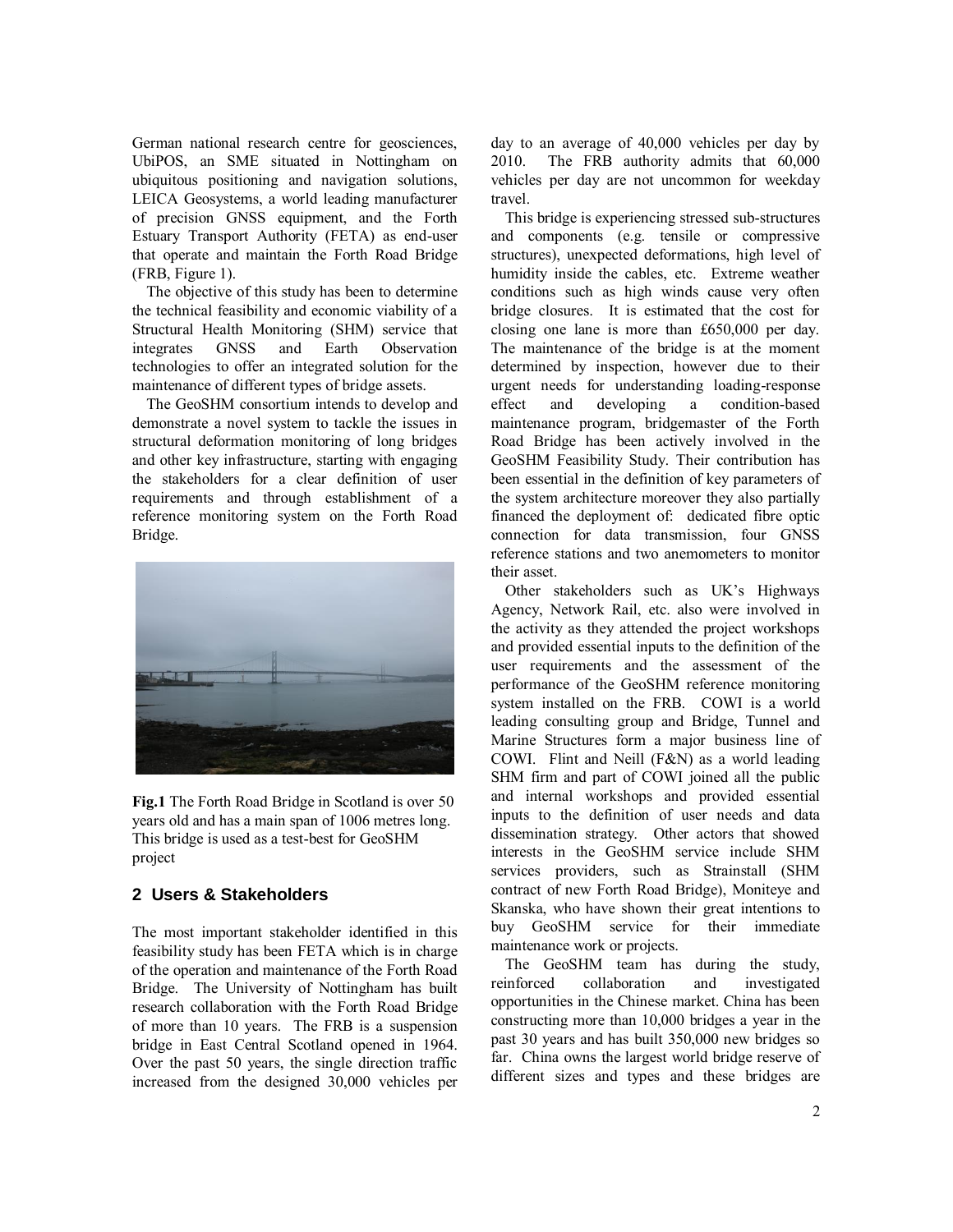exposed to different geological conditions. China Rail, as a strategic partner of GeoSHM in China, through its Bridge Reconnaissance and Design Institute Co., Ltd. (BRDI) - a primary large bridge design institute, also assisted to the user need definition, shared their rich experience in the establishment of bridge monitoring systems, attended promotion activities of GeoSHM in China, and received the site visits by the key GeoSHM consortium members.

### **3 Outline of system architecture and service description**

Figure 2 shows the overall structure of GeoSHM that consists of a sensor network, a data transmission module and sub-systems for data processing and visualisation. The sensor system consists of: one reference GNSS station set on the top of the office building of the Forth Road Bridge, three monitoring GNSS stations with two sets on each side of the middle span and one set on the west side of southern tower, and two ultrasonic anemometers with one on the west side of middle span and the other close to southern tower site. Automated data acquisition is carried out by these sensors and the acquired real-time data are sent, via the optic fibre network laid underneath the bridge, to a local hub before they are streamed to the data processing centre set up at the University of Nottingham via public Internet. The received raw data sets are processed in real time or a postprocessing manner. The raw data are also sent to the processing facility set up at GFZ in Germany, for backup storage and for demonstrating the technical feasibility of a distributed processing approach.

The resulting bridge displacement information together with wind loading data is released to the Bridgemaster of the Forth Road Bridge through a dedicated web-based GeoSHM interface (Figure 3) developed by the Consortium during the feasibility study in line with the FRB needs.

In order to acquire data of local environmental effects and of long-term structural trends, interferometric SAR (InSAR) measurements are evaluated. PUNNET EO software that is entirely developed by the University of Nottingham has been used for processing EO images. PUNNET is based upon the Small Baseline Subset (SBAS) methodology but it has been improved to provide land deformation over rural and vegetated areas using the novel ISBAS (Intermittent SBAS) approach. The software is able to give a much clearer picture of deformation over a wider set of land cover classes than many other methods. It can be used for specific area surveys or for mapping regional deformation and it is capable to observe deformation also over vegetated regions.

Integrated analysis is then carried out to combine the results from the sensor system and from remote sensing technology.



**Fig. 2** The GeoSHM System Design



**Fig. 3** The dedicated GeoSHM Interface

## **4 Deployment and test on the Forth Road Bridge**

Figure 4 shows the locations of the three monitoring sites where GNSS receivers and anemometers are installed. Since GNSS use a different coordinate system this figure also shows the definition of the GeoSHM coordinate system which uses the bottom of west side of southern tower as the origin, and from this origin the Z axis is defined as pointing to up direction. It defines the along-direction of the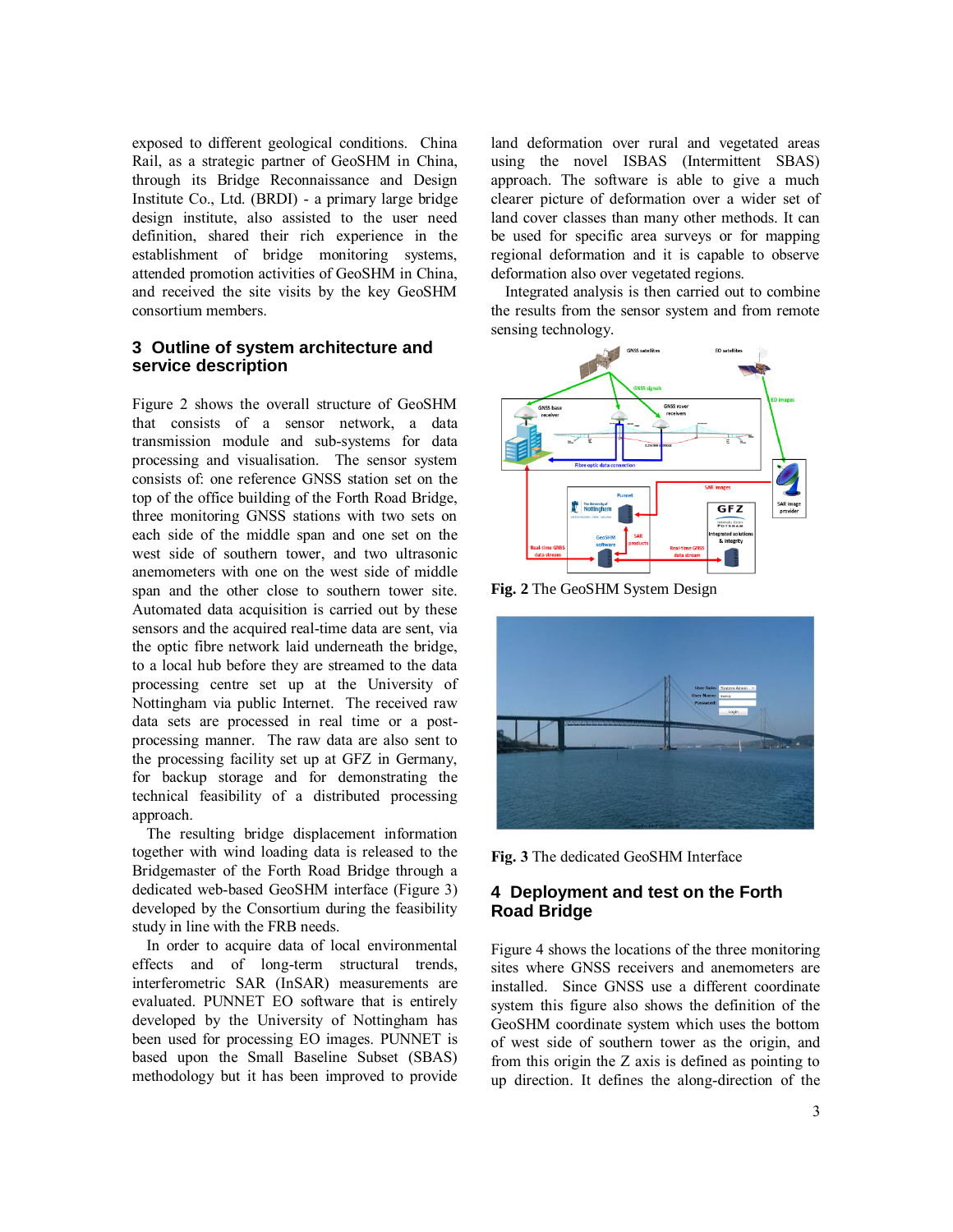bridge deck as X axis and the cross-direction as Y axis.



**Fig. 4** Installation & deployment of GeoSHM service on FRB and its reference system

Figure 5 shows the GNSS antennas and the boxes for storing receivers and convertors located at the two middle span monitoring sites SHM2 and SHM3.



**Fig.5** GeoSHM antenna setting-ups at middle span sites

Figure 6 is part of the web-based GeoSHM interface developed for the FRB bridgemasters which displays the 3D deformations of three test sites (i.e. SHM2, SHM3 and SHM 4). It is evident that both middle span sites SHM2 and SHM3 have

similar deformations, especially in the vertical direction, which is the red curve.



**Fig. 6** An interface that shows real-time 3D deformations

The GeoSHM system has been deployed and started producing real-time deformation data in September 2014 and since then up to today, it is able to provide essential parameters to FRB Bridgemaster.

The FRB bridge master commented the performance of the GeoSHM system by saying "*These parameters are extremely useful for understanding how much the bridge can move under extreme weather conditions and help me to make decision when I have to close the bridge based on precise deformation information. I knew that the bridge can move significantly under high wind loading but for the first time I know that the bridge moved 3.5 metres laterally and 1.83 metres vertically under wind speed of 41m/s (91miles per hour) (as it is presented in Figure 7). Other information extracted from the current GeoSHM system is also important to define reliable alarm thresholds for issuing right alerts in the right time.*"

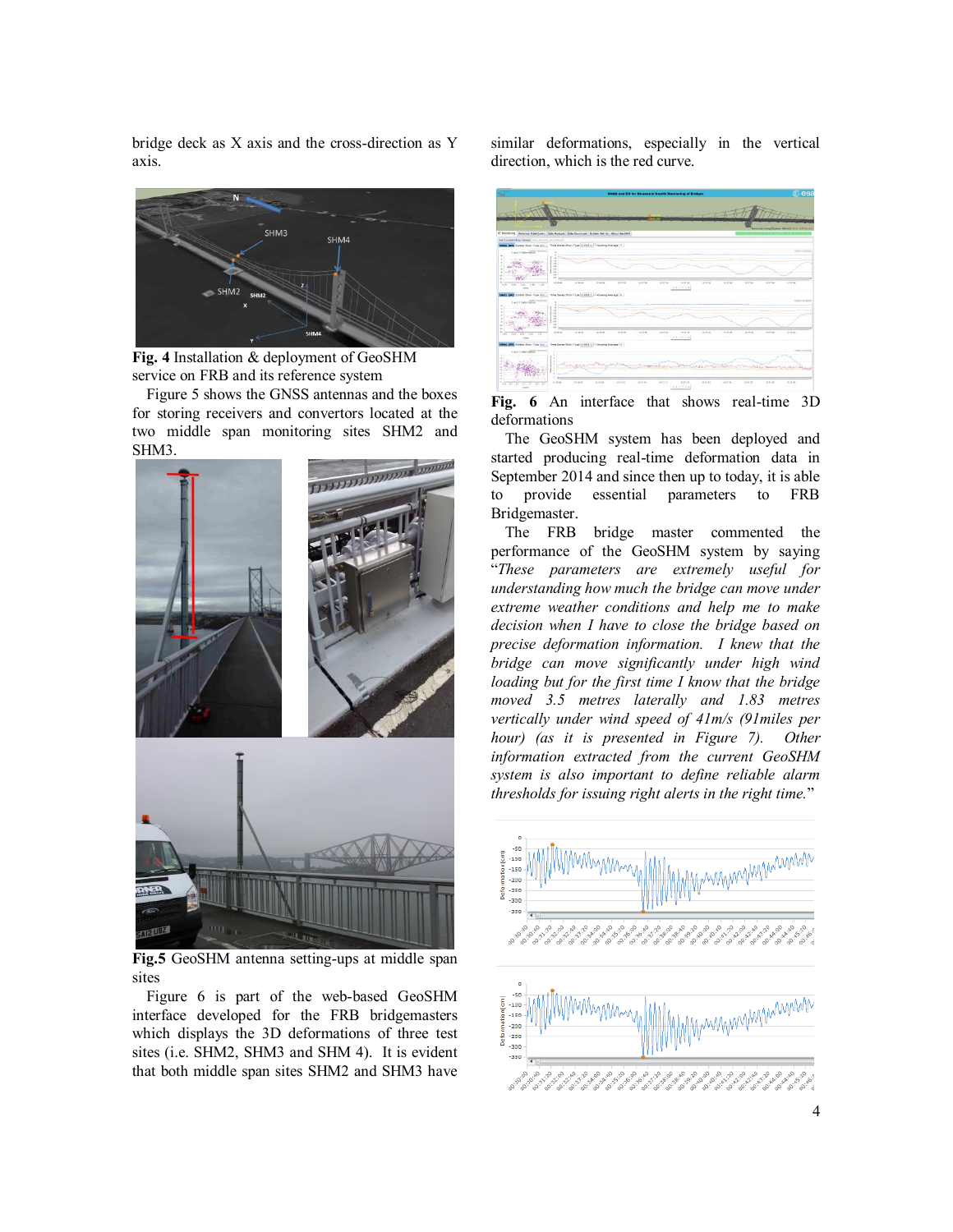**Fig.7** Lateral deformations measured by SHM2 and SHM3 under wind loading of 41m/s

The GeoSHM consortium has long heritage in using remote sensing technologies for ground movement monitoring. In this feasibility study it has also proved that EO is a powerful tool to monitor both regional land movement and the displacements of key components of the bridge.

Figure 8 shows the movements of six bridge locations (supporting towers of FRB) computed by adopting the PUNNET EO software and it confirms that over a time scale of seven years there are no apparent displacements occurred on the supporting towers and surrounding areas.



**Fig.8** Time series of 6 sites on bridge towers that show no apparent movements

When analysed in China, InSAR images have shown ground subsidence around bridge sites located in two mega cities, Shanghai and Wuhan in China, that was caused by the underground engineering and water extractions.

### **5 Target market sector and related challenges**

GeoSHM service will generate various direct and indirect cost benefits such as:

- $\triangleright$  Long-term and continuous monitoring with no data gaps, which will provide an efficient, fast and reliable service that will in turn lead to cost efficiencies, whilst helping to answer some fundamental questions such as correlation between individual loading and deformation;
- $\triangleright$  Online analysis and remote access require less data preparation and reporting which leads to time saving & maintenance cost savings through an automatic system that reduces human errors;
- $\triangleright$  Multiple bridges can be managed simultaneously with smaller teams;
- $\triangleright$  Planned target inspection is based on real conditions instead of a-priori scheduling;

 $\triangleright$  Precise information on specific elements of the infrastructures that needs replacing or maintenance is provided to the bridge masters.

GeoSHM solution initially will be used mainly for monitoring long span bridges (bridges with a main span greater than 400m). As for February 2015, there are more than 260 such bridges around the world and nearly half of them are situated in China. The GeoSHM consortium has established links with other bridge owners in the UK and direct access to most bridges in China through BRDI.

The GeoSHM service has potential also for shorter span bridges such as Hammersmith Bridge, Millennium Bridge and other bridges in China over the Yangtze River. Potentially GeoSHM will play an important role in monitoring other type of infrastructure, for instance wind onshore & offshore turbines, masts & towers, dams & reservoirs, viaducts, high rise buildings / skyscrapers, etc.

To make GeoSHM more flexible in order to tackle the monitoring problems of various type of infrastructures, further research and development work is required which will be explored and carried out in the following stage, the GeoSHM demonstration project. For instance, current issues such as data gaps, high data volume and converting data into useful information for the bridge master, and "data rich but information poor" will be addressed.

## **6 Conclusions**

During the GeoSHM project time the technical feasibility and economic viability of using integrated GNSS and EO for bridge monitoring have been investigated and proved through setting up targeted research and development objectives and carrying on extensive key stakeholder requirement studies. This study has proved that even with a small scale monitoring system it has been possible for the Bridgemaster of the FRB to fully understand the loading and response effect of the bridge under normal loading conditions. The Bridgemaster can also easily identify unusual deformations under extreme weather conditions (for instance strong wind gusts). EO data has proved to be extremely useful to detect subsidence movement at millimetre level. SAR interferometry images have shown that over the years there have been no significant movements on the supporting towers and in the areas surrounding the FRB. In contrast, SAR images have been used to spot ground subsidence